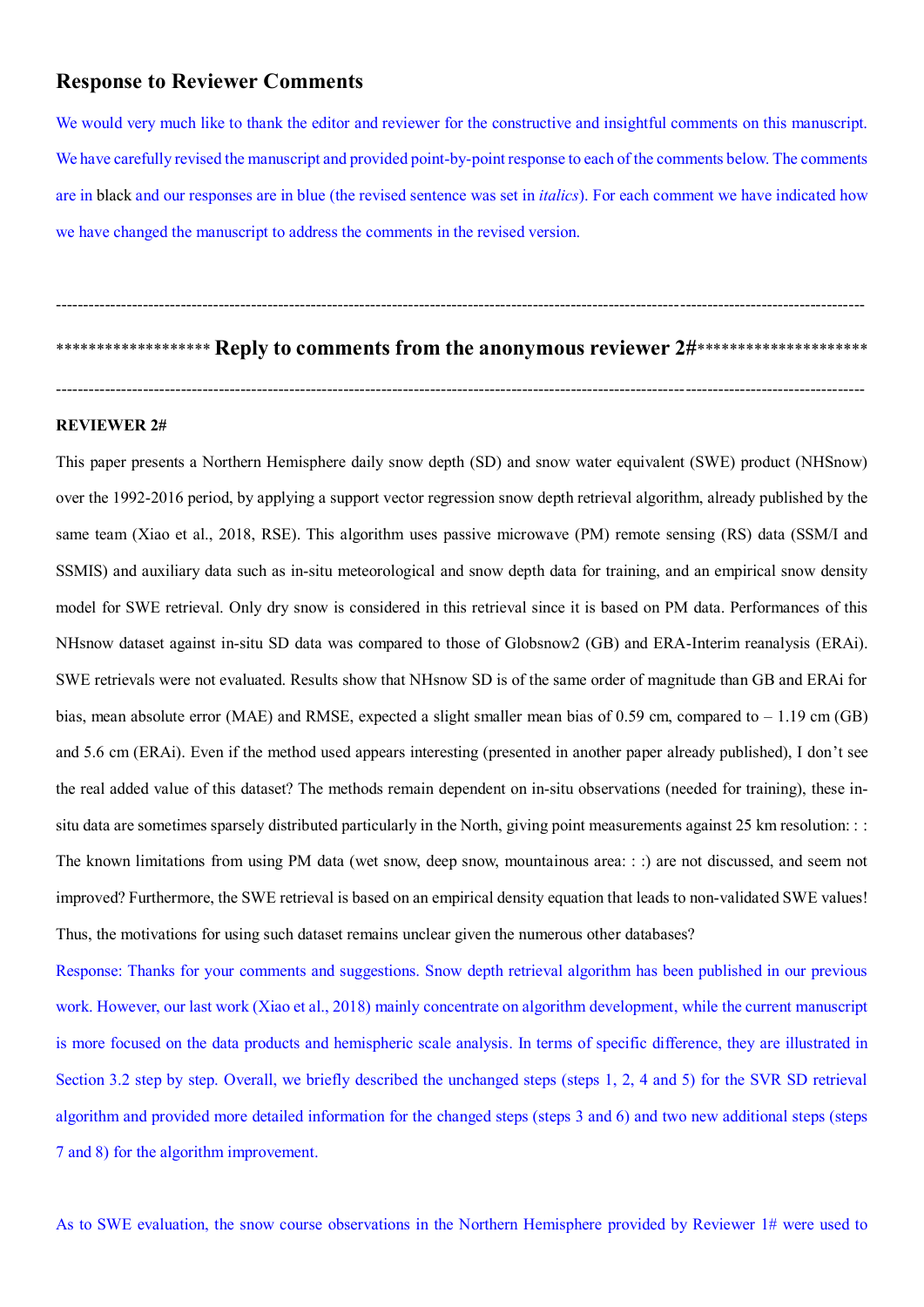validated and evaluated the SWE products (NHSnow and GlobSnow) in Section 4.1.2.

*"To perform the SWE evaluation, we acquired more than 77 000 valid data records of NHSnow, GlobSnow, and in-situ measurements from 1992 to 2014 (December to February). We conducted performance for both NHSnow and GlobSnow SWE products in shallow (< 150 mm) and deep (* $\geq$  *150 mm) snow conditions. (Larue et al., 2017). The performance metrics were summarized in Table 5 for both NHSnow and GlobSnow SWE products against snow course observation over the former Soviet Union, Canada, and Finland. The overall bias, MAE and RMSE for NHSnow SWE products are 43.6 mm, 61.9 mm and 87.3 mm respectively; while for GlobSnow, they are 15.3 mm, 31.6 mm, 61.5 mm respectively. For shallow snow condition (SWE < 150 mm), the bias, MAE and RMSE are slightly reduced for both SWE products compared to using total records condition (Table 5). Nevertheless, when analyzing the deep SWE (≥ 150 mm), the statistics results for both SWE products are relative large (NHSnow: bias = -46.0 mm, MAE = 103.6 mm, RMSE = 169.0 mm; GlobSnow: bias = -103.1 mm, MAE = 112.2 mm, RMSE = 201.0 mm; Table 5). In general, the GlobSnow SWE products have a better performance than NHSnow SWE product, especially in shallow snow condition (< 150 mm). However, for deep snow, NHSnow SWE product has a better performance, with less bias, MAE, and RMSE, than GlobSnow SWE product.* 

*The evaluation performance of both NHSnow and GlobSnow SWE products was conducted with respect to SWE in-situ observations over the former Soviet Union, Canada, and Finland (Fig. 9). For GlobSnow SWE product, the SWE estimation have the best performance in the former Soviet Union region area than the other two regions (Canada and Finland) with the least bias and MAE; For GlobSnow SWE products, the estimation performance in Finland region which with less bias, while MAE and RMSE is better than that in Canadian regions (Fig. 9). Our analysis result is consistent with the accuracy evaluation results from previous published study in Canadian regions (Larue et al., 2017). Through analyzing the SWE in-situ observations, we found that omission error of snow cover identification, which means that in-situ observation is fully snowcovered while the prediction of snow cover algorithm is snow-free, is the main error source for GlobSnow SWE product. The omission error of GlobSnow SWE product in the former Soviet Union, Canada, and Finland are 6.1%, 18.4 and 8.2% respectively. As for NHSnow SWE product, the best estimation performance is in Canada; then in the former Soviet Union; the estimated SWE in Finland was not as good as the regions (Fig. 9). Unlike GlobSnow, the NHSnow SWE products do not have the omission error but the commission error, which is defined as snow-free observed by in-situ data but snow-covered detected by snow cover algorithm. The commission errors for NHSnow product are 0, 8.9%, and 0 for the former Soviet Union, Canada, and Finland respectively. Though the commission error is 8.9% in Canada, the NHSnow SWE estimation performance (less bias and MAE; -7.9 and 48.9) is better than in the other two regions. It may be due to the statistical model of snow density, which is obtained through the snow observation data across North America (Sturm et al., 2010). In other words, this snow density model has a better applicability in North America (Hill et al., 2019), but may not be the case in the other two regions. The large RMSE in Canada than in the former Soviet Union may be due to deep snow because there is 10.4% of deep snow in Canada. Snow density may also contribute to misestimating SWE. For NHSnow SWE product in the former Soviet Union region with 6.1% deep snow records, there is no commission error and the error of the estimated snow*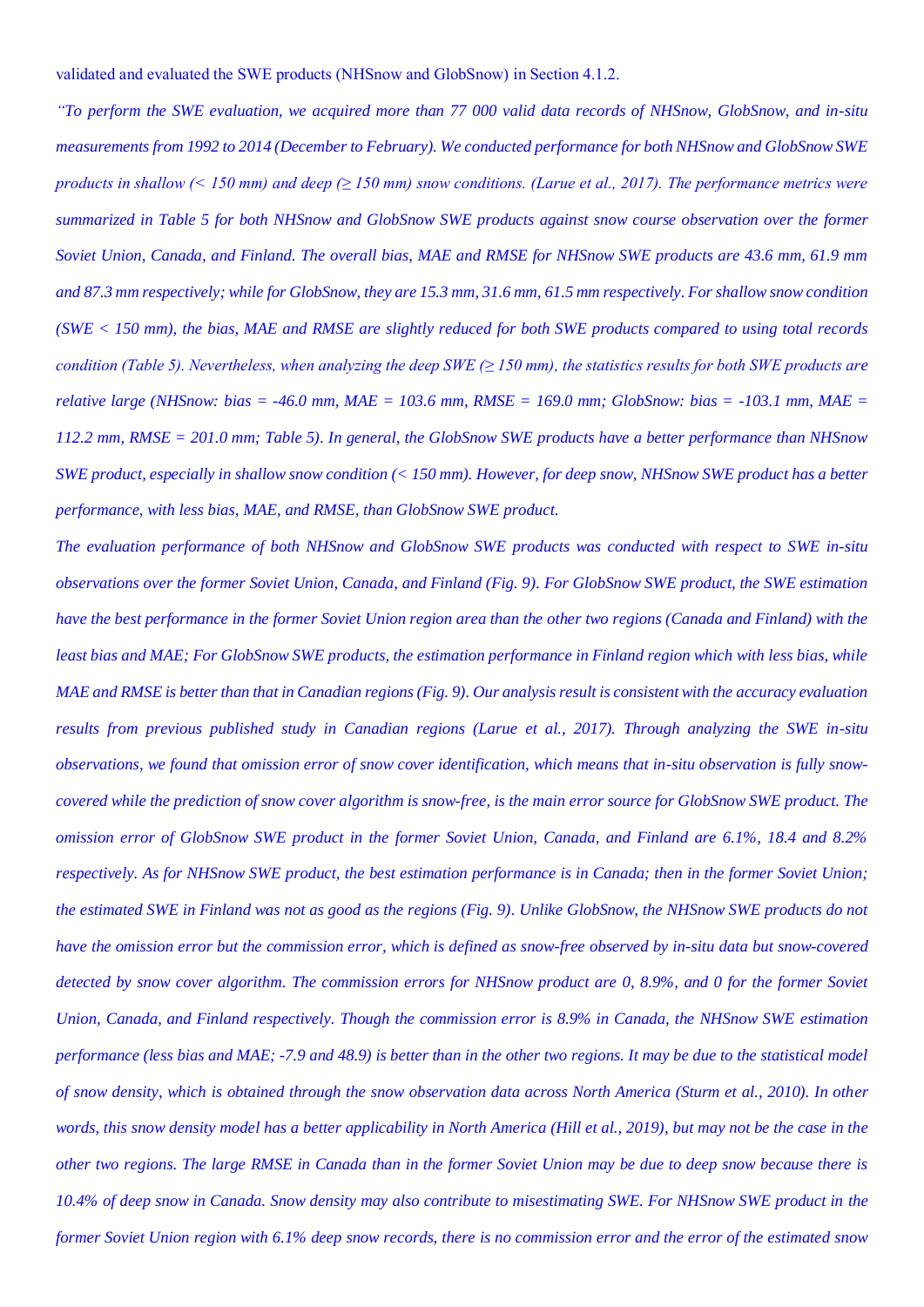*depth is relatively small (bias < 5 cm, MAE < 15 cm from Section 4.1.1), we thus assume that the errors in SWE primarily come from the modeled snow density in the former Soviet Union region. Through analyzing SWE observation and SD estimates of NHSnow, the performance in Finland may be accounted for by two most possible reasons which are deep snow (more than 8% records is deep snow) and the inaccurate estimates of SD (bias = -13.3, MAE = 18.3 from Section 4.1.1). Additionally, there are no commission error in Finland region; therefore, the inaccurate SD estimates would be the main error source of NHSnow SWE product in Finland region.*

*Based on the above analysis, NHSnow does a fairly good work in SD estimation (bias = -0.59 cm, MAE = 15.98 cm, and RMSE = 20.11 cm). Although deep snow is a great challenge for current SWE products, NHSnow SWE product have less error in deep snow compared to GlobSnow SWE product (Table 5, Fig. 9). Moreover, the statistical snow density model proposed by Sturm et al. (2010) cannot accurately describe the evolution of snow density in Eurasia region, and it may be a major source of error for NHSnow SWE product, which needs further investigation when related data are available.*

*Table 5. Summary of performance indexes (Bias, MAE, RMSE; unit: mm) for NHSnow SWE product and GlobSnow SWE product against SWE in-situ measurements during 1992 to 2014 (December–February)*

|             | <b>Total</b>    |               | $<$ 150 mm      |               | $\geq$ 150 mm   |               |
|-------------|-----------------|---------------|-----------------|---------------|-----------------|---------------|
|             | <b>GlobSnow</b> | <b>NHSnow</b> | <b>GlobSnow</b> | <b>NHSnow</b> | <b>GlobSnow</b> | <b>NHSnow</b> |
| <b>Bias</b> | 15.3            | 43.6          | 11.0            | 41.4          | $-103.1$        | $-46.0$       |
| <b>MAE</b>  | 31.6            | 61.9          | 25.6            | 59.9          | 112.2           | 103.6         |
| <b>RMSE</b> | 61.5            | 87.3          | 32.8            | 77.8          | 201.0           | 169.7         |



*Figure 9. The performance evaluation of two SWE products (NHSnow and GlobSnow) with respect to SWE in-situ observations over the former Soviet Union, Canada, and Finland using three indexes (Bias, MAE, RMSE; unit: mm)*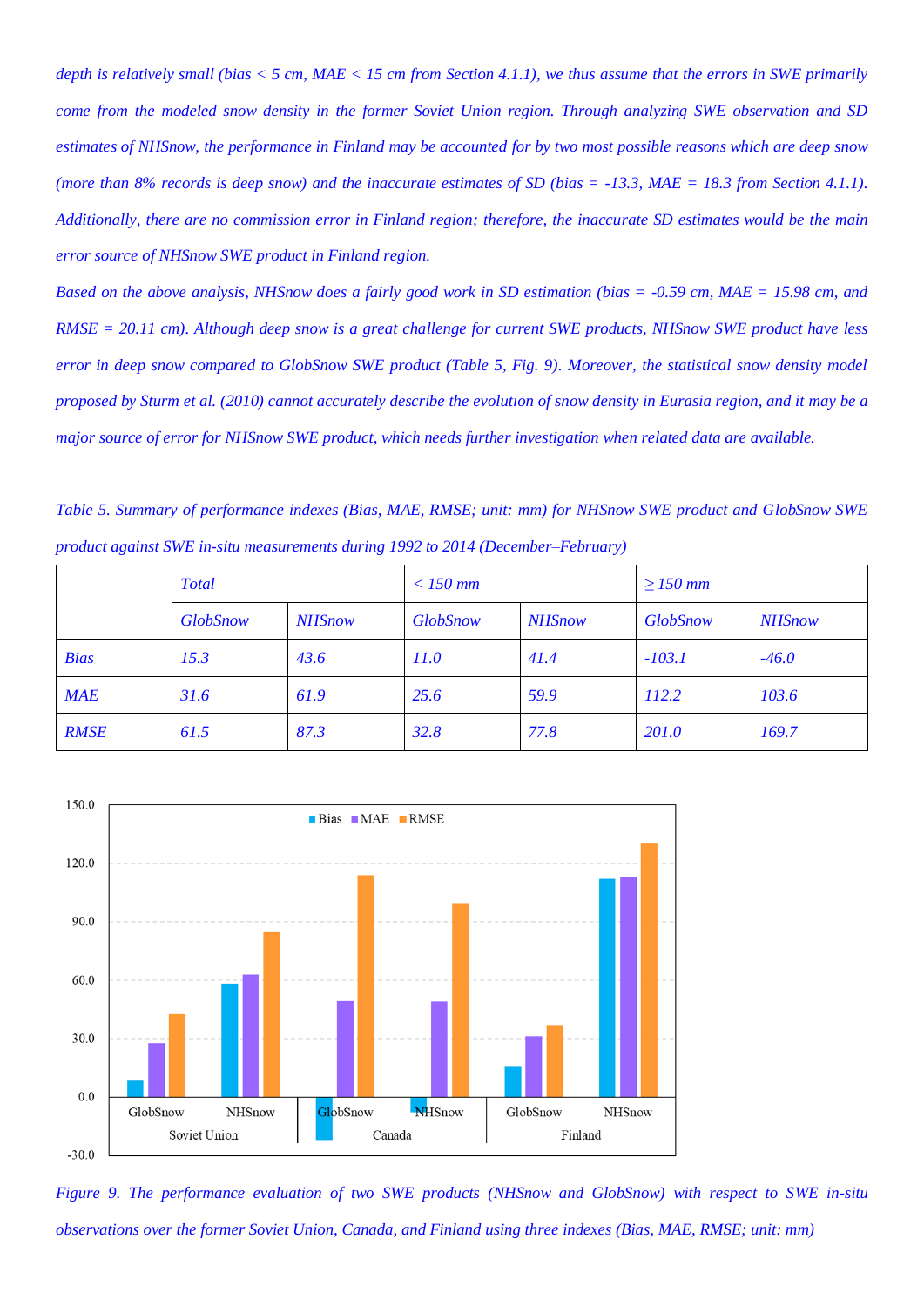In term of deep snow and wet snow, we added the discussion about these two factors in Section 4 (Results and Discussion) *"In addition to above discussed factors, deep snow is another critical influence factor in SD and SWE retrieval. Because of the saturation of the penetration depth at 37 GHz, many studies indicate that deep snow is a major source of uncertainties in SD and SWE retrieval when using passive microwave brightness temperature (Roy et al., 2016;Durand et al., 2011;Larue et al., 2017;Saberi et al., 2019)."* In page 19, lines 10-13.

*"We have to note that snow-covered area of NHSnow product was dry snow determined by Grody's series of rules (Grody and Basist, 1996). The snowpack inevitably contains liquid water since snow melting events occur especially in spring and summer. During spring and summer periods, consequently, the snow mass and SCD derived from NHSnow product will be partly underestimated and the bias may occur in the change trend analysis of snow cover"* in page 21, lines 23-27.

In this study, we applied the revised algorithm to produce the NHSnow SD and SWE products. Its original version of the algorithm was published in our previous work (Xiao et al., 2018). Compared to current available published studies in the literature, this study has following improvement and new findings:

1) Compared with the other simple retrieval algorithms stand-only using passive microwave data, our proposed algorithm has great progressive in estimating snow depth due to indirectly considering the evolving of snow grain size and directly distinguish the effect of the different land cover types (Xiao et al., 2018). If the simple SD/SWE retrieval algorithm is applied to the whole snow cover season instead of the proposed algorithm in this study, it would increase the systematic error stemming from the variation and evolution of snow grain size. From the comparison results of different retrieval algorithms, NHSnow product is definitely better than the previous snow depth products (such as: 1. Long-term time series of daily snow depth dataset in China (1979-2018), 2. The snow depth products using NASA algorithm), of which was described in our published work (Xiao et al., 2018).

2) Although GlobSnow products have a better performance in some regions, however, GlobSnow does not cover mountain area, the GlobSnow products are incomplete for investigation of regional and hemispheric-scale snow cover characteristics. By contrast, NHSnow products can provide a daily and full coverage SD and SWE information covering the northern hemisphere. Compared to GlobSnow, NHSnow SD products do a fairly good job in SD estimation and in estimating snow cover information (SD and SWE) under deep snow (SWE≥ 150 mm). Correspondingly, we revised the statement in Section 5 (page 27 lines 1-6)

*"Additionally, we used snow course observation dataset to evaluate the performance of NHSnow and GlobSnow SWE products. The evaluation results indicate that omission error of snow cover identification is one critical source of error for GlobSnow SWE product in the Northern Hemisphere; snow density model could be a major source of error for NHSnow SWE product in Eurasia region. The comparison results between NHSnow and GlobSnow products suggested that NHSnow*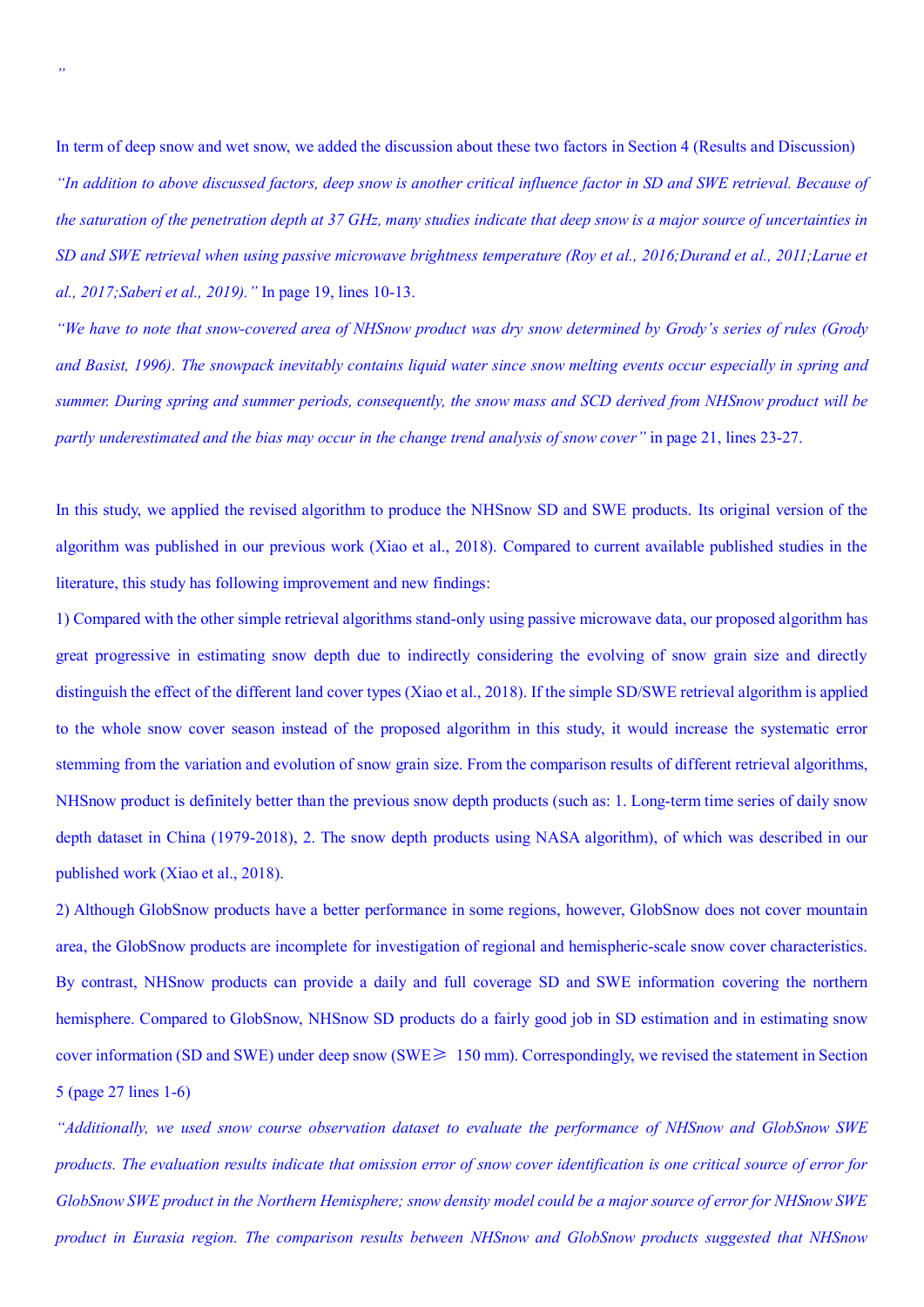#### *products have better estimation advantage in deep snow condition (Xiao et al., 2018)."*

3) By analyzing NHSnow SD products, we obtained one interesting finding that statistically significant increases in SD while decreases in SCD during the period 1992-2016 occurring in some regions of the Northern Eurasia, which is coincide with meteorological stations observations.

4) Our analysis results show the winter snow depth experienced the largest variation  $(-0.11 \pm 0.40 \text{ cm yr}^{-1})$  compared to the other two seasons (fall and spring) during 1992-2016; and also the absolute values of the SD variation rate in most polar regions are apparently greater than in the middle-low latitude. We added the figure to the Appendix for the zonal distributions of the seasonal average SD variation rate in three seasons from 1992 to 2016.



Figure D. The zonal distributions of the seasonal average SD variation rate in fall (a), winter (b) and spring (c) from 1992 to 2016. The error bars in (a-c) is one standard deviation from their long-term mean.

Moreover, the literature review presented for SD and SWE retrievals is incomplete. The authors ignore recent results from assimilation of RS data in Land Surface Model, including improved snow model, driven by meteorological data (and/or reanalysis). Such approaches are more interesting given their independent from in-situ snow measurements and provide both SD and SWE data (See Larue et al., 2018, Hydrol. Earth Syst. Sci., 22; Kwon et al. 2016, J. Hy- drometeorol., 17, 2853–2874; Charrois et al., 2016, The Cryosphere, 10:1021–1038; De Lannoy et al., 2012, Water Resour. Res., 48, W01522). Also recent active PM SAR-based analysis can provide SD data at high spatial resolution : coherence analysis (Singh et al., Water 2020,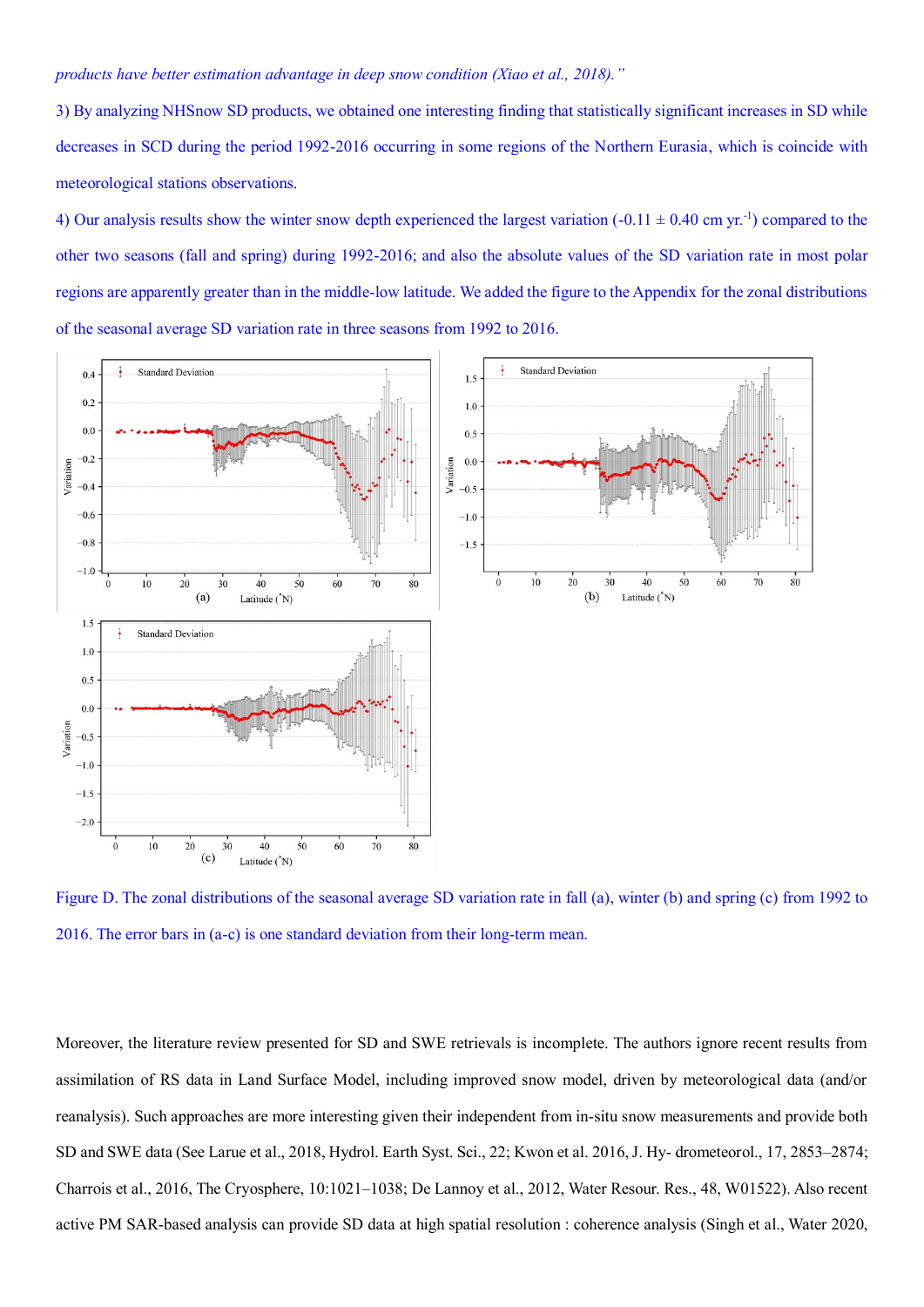12, 21) or phase difference from ESA Sentinel constellation, Leinss, S.; Parrella, G.; Hajnsek, I. Snow height determination by polarimetric phase differences in X-band SAR data. IEEE J. Sel. Top. Appl. Earth Observ. Remote Sens. 2014, 7, 3794– 3810), also completely independently from in-situ data!

Response: Thanks for your suggestion. In introduction section, we added the literature review about SD and SWE retrieval by citing related literature in page 2 lines 26-31.

"*In addition to directly using passive microwave brightness temperature to retrieve SD/SWE, there are several methods that have been developed to obtain SWE and SD estimates by assimilating the brightness temperature into a snow physical model or/and radiative transfer model (Takala et al., 2011; Kwon et al., 2016; Larue et al., 2018). Gradually, the other sources of data were similarly applied to assimilation model as auxiliary information to improve SD/SWE estimates, for example, optical reflectance (Charrois et al., 2016), snow cover fraction(De Lannoy et al., 2012; Toure et al., 2018)*"

In their paper, the authors analyzed also the trend of SD (mean and max), SWE, Snow Cover Extent (SCE) and Snow Cover Duration (SCD), showing similar known results than those already published. There are no really new insights here, even if the results are well presented with maps showing spatial variability between North Hemisphere regions (excepted trends slighted over too short periods, see bellow). Also, the authors do not discuss the fact that results based on dry snow only are biased in spring when snow is generally wet. Finally, this paper brings any explanation on the observed trends (some period and areas with increase or decrease snow parameters), as the authors recognized at the end of the paper.

Overall, I recognize that to produce a global dataset is a strong work and that the authors succeed to reach the mean accuracy level of existing databases, but this paper is relatively weak in its original scientific contribution (any real improvement; trends more or less known). I thus don't recommend its publication in TC.

This paper describing the NHsnow database should be submitted to the dedicated journal for new released datasets: Earth Syst. Sci. Data.

Response: Thanks for your suggestions. As the literature review and description in Section 1 (page 4 lines 1-6),

*"However, most of published studies concerned the regional area (Russia or Canada) giving a detailed description and analysis of snow cover variation characteristics (Bulygina et al., 2011;Brown et al., 2019), or concentrated on the northern hemisphere with the limited description of snow cover change characteristics (i.e. only one or two snow cover variables was/were used to analyze), resulting in that they did not address changes characteristics of snow depth (Wu et al., 2018;Mudryk et al., 2015). Additionally, there is no one assume that getting information on the trend of one snow cover characteristic implies knowing the variation trends of other characteristics"*.

Therefore, one aim of current work is

"*… to provide a comprehensive changes characteristics description of snow cover in three major snow characteristics (snow depth, snow water equivalent, and snow cover duration) since 1992 to 2016*" described in page 4 lines 18-20.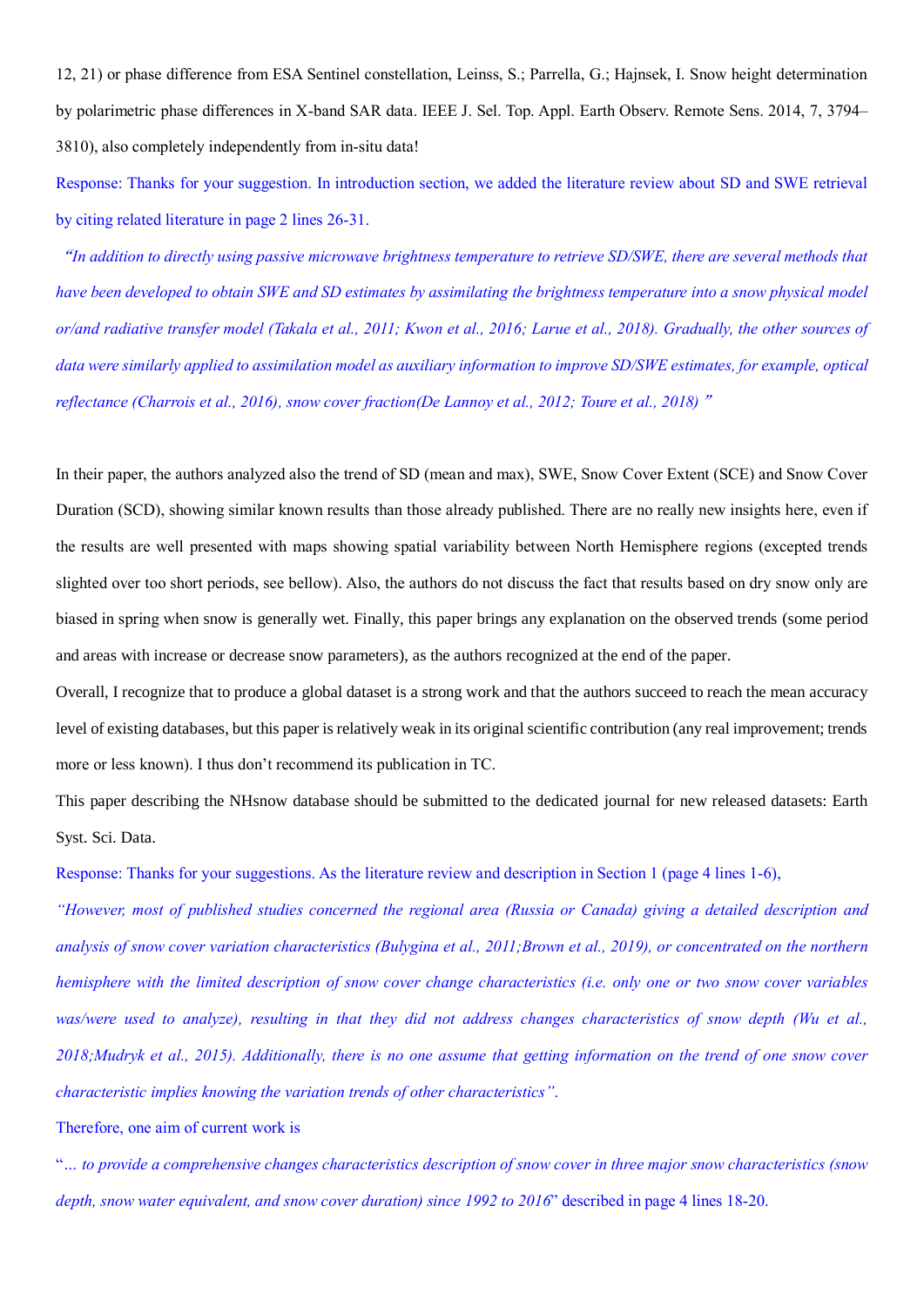Apart from providing comprehensive information related to snow cover variation in northern hemisphere, current study also have one finding described in "Conclusion" section in page 27 lines 20-23

"*It is worthwhile to note that statistically significant increases in average SD in winter while decreases in SCD during the period 1992-2016 occurring in some regions of the North Russia that is coincide with the results of Bulygina et al. (2011) and Zhong et al. (2018) using meteorological stations observations.*"

As for the discussion on wet snow, we added the description information in page 21 lines 23-27

"*We have to note that snow-covered area of NHSnow product was dry snow determined by Grody's series of rules (Grody and Basist, 1996). The snowpack inevitably contains liquid water since snow melting events occur especially in spring and summer. During spring and summer periods, consequently, the snow mass and SCD derived from NHSnow product will be partly underestimated and the bias may occur in the change trend analysis of snow cover*"

## Specific comments

1. Introduction: incomplete literature review about other approaches. Also, limitations of SWE retrieval based on PM are not well reviewed. One of the main problem is the snow microstructure (grain size, stratigraphy, ice crust layer: : :) that evolves during the winter and that strongly affects the PM emission, more than SWE! (see Sandells et al.,2017, The Cryosphere, 11, 229–246; Roy et al., 2016, The Cryosphere, 10; Durand et al., 2011, IEEE Geosci. Remote Se., 8 ; : : : and Matzler, 1987, Remote Sens. Rev., 2, 259–387).

Response: Thank you for your suggestion. We added the literature review about the effect of snow microstructure in SD and SWE retrieval in page 3 lines 9-12

*"The other explanation is that the effect of snow microstructure evolution (grain size, stratigraphy) (Durand et al., 2011). The evolution of snow microstructure have strong effect on the upwelling microwave radiation through and emitted from snowpack (Sandells et al., 2017;Roy et al., 2016); in other word, the improvement of SD/SWE retrieval would be benefit from providing the more detailed snow microstructural parameters (Dai et al., 2012)."*

3.3 Estimation of SWE Very empirical approach (Eq. 3 and Table 3), and without statistical error analysis? PM data are known to be limited over deep snow (see Larue et al., 2017, Remote Sens. Environ., 194).

Response: Thanks for your comment. The snow density model indeed is a statistical method with good applicability in Northern America (NA) area, and its validation and evaluation also mainly focus on NA, especially in Canada (Hill et al, 2019; Strum, et al, 2011). SWE is determined by snow density and SD. That is to say that the snow density method used may bring error in SWE estimation. We added the validation and evaluation of SWE using in-situ observation dataset during 1992- 2014 in the updated manuscript. We evaluated and analyzed the effect of deep snow (SWE  $\geq$  150 mm) and shallow snow (SWE < 150 mm) in SWE product. (Detailed analysis description is gave Section 4.1.2). In this study, the SWE retrieval is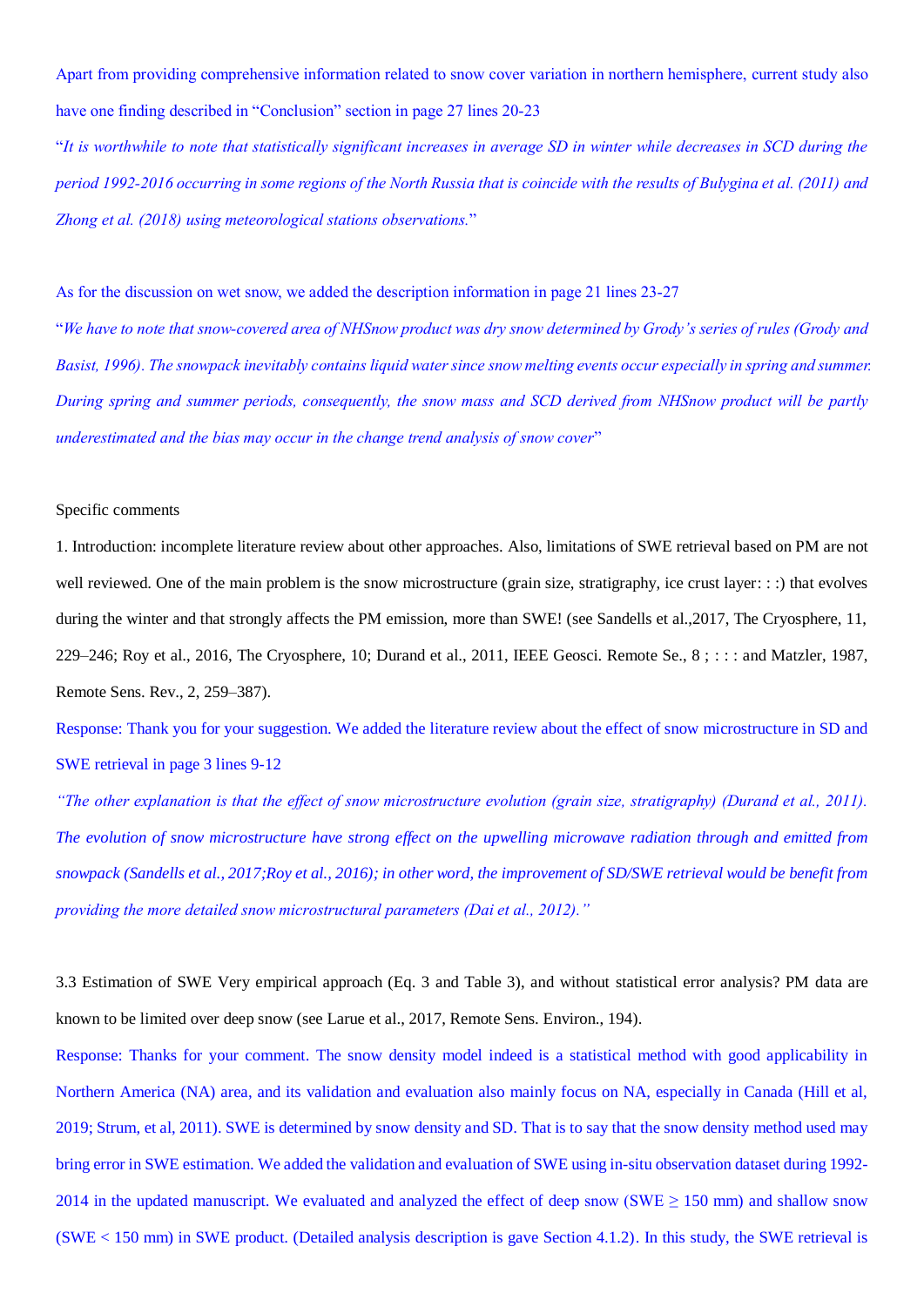based on an empirical density equation. Based on our analysis, we found that this statistical snow density model used in NHSnow SWE product may be a major error source in calculating SWE from SD, especially in Eurasia area. Reference:

Hill, D. F., et al. : Converting snow depth to snow water equivalent using climatological variables, The Cryosphere, 13, 1767- 1784, 10.5194/tc-13-1767-2019, 2019.

Sturm, M., et al. : Estimating snow water equivalent using snow depth data and climate classes, Journal of Hydrometeorology, 11, 1380-1394, 2010.

In term of deep snow, we added the discussion about the deep snow and saturation effect at specific frequency in Section 4 (Results and Discussion)

*"In addition to above discussed factors, deep snow is another critical influence factor in SD and SWE retrieval. Because of the saturation of the penetration depth at 37 GHz, many studies indicate that deep snow is a major source of uncertainties in SD and SWE retrieval when using passive microwave brightness temperature (Roy et al., 2016;Durand et al., 2011;Larue et al., 2017;Saberi et al., 2019)."* In page 19, lines 10-13.

4. Results Yes, in-situ SWE datasets exist for data over Siberia (Bulygina, O., Groisman, P. Y., Razuvaev, V., and Korshunova, N. (2011). Changes in snow cover characteristics over northern eurasia since 1966. Environmental Research Letters, 6(4):045204) and over Canada (Brown, R. D., Fang, B., and Mudryk, L. (2019). Update of canadian historical snow survey data and analysis of snow water equivalent trends, 1967-2016: Research note. Atmosphere-Ocean, 1-8).

Response: Thank you very much. As provided by Reviewer 1#, there is a project (ERA-CLIM2) that have compiled the SWE observation records over Norther Hemisphere covering Russia, Canada and Finland (Section 2.2 show the detailed information about this data project). Some of these datasets over Russia and Canada were used in above mentioned two publication. In Section 2.2, we added the dataset description information in page 6 lines 4-10,

"*To evaluate the performance of SWE product, the in-situ SWE datasets were collected and utilized in this work. The ERA-CLIM2 data set is available (http://litdb.fmi.fi/eraclim2.php) providing northern hemisphere snow course observations (including SWE, SD, snow bulk density). This dataset contains more than 958 000 records spanning from 1935 to 2014 and mainly distributed in the former Soviet Union, Canada, and Finland. From this dataset, we selected 1331 measurement sites of which the records is since 1992 (Fig. 2) for SWE validation.*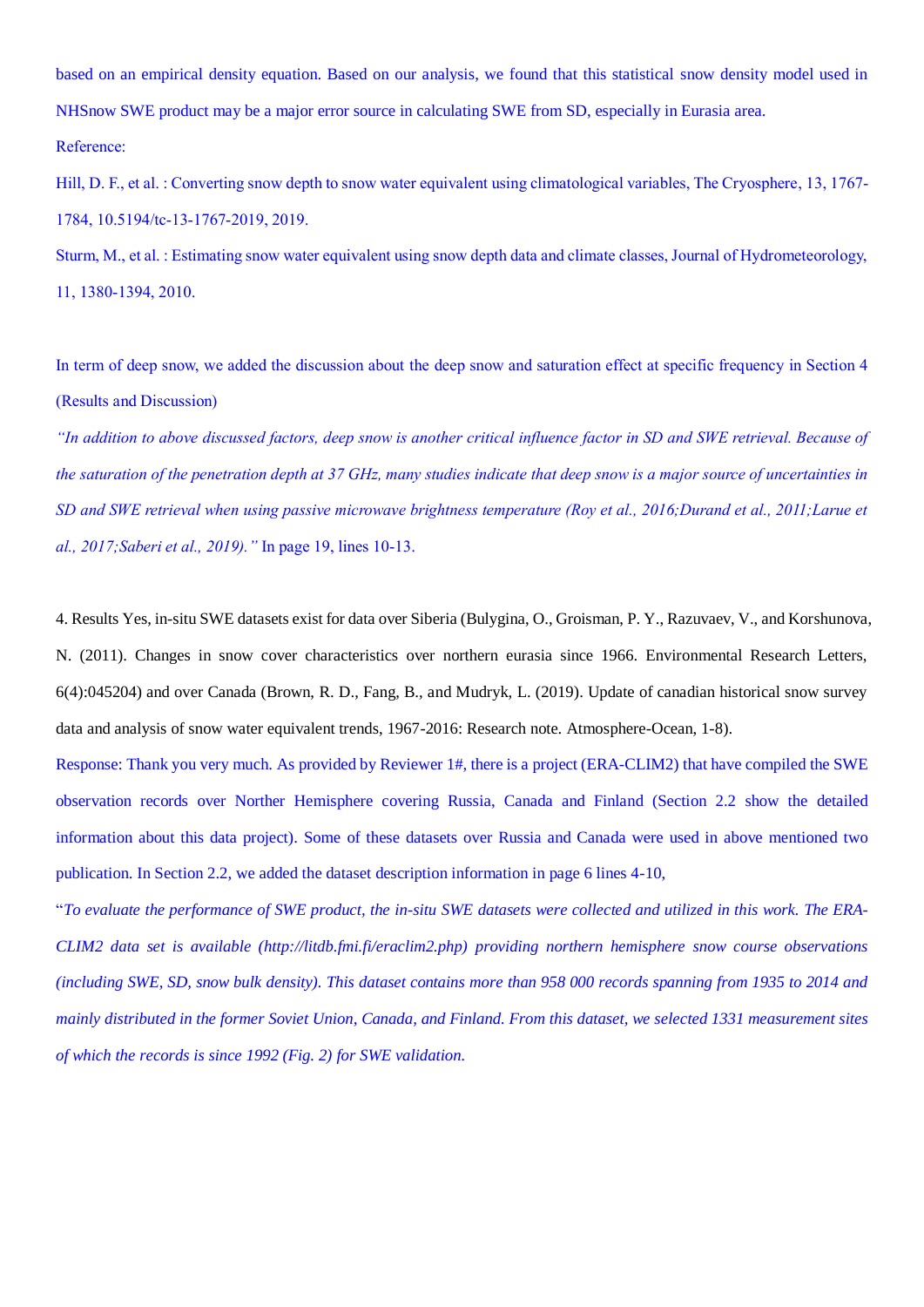

*Figure 2. Spatial distribution of the in-situ sites with SWE in Northern Hemisphere.*

"

This snow course dataset was used to validate the SWE product (NHSnow and GlobSnow) in Section 4.1.2. In this section, we exhibited the validation and evaluation of SWE and gave the detailed error source analysis.

"*To perform the SWE evaluation, we acquired more than 77 000 valid data records of NHSnow, GlobSnow, and in-situ measurements from 1992 to 2014 (December to February). We conducted performance for both NHSnow and GlobSnow SWE products in shallow (< 150 mm) and deep (≥ 150 mm) snow conditions. (Larue et al., 2017). The performance metrics were summarized in Table 5 for both NHSnow and GlobSnow SWE products against snow course observation over the former Soviet Union, Canada, and Finland. The overall bias, MAE and RMSE for NHSnow SWE products are 43.6 mm, 61.9 mm and 87.3 mm respectively; while for GlobSnow, they are 15.3 mm, 31.6 mm, 61.5 mm respectively. For shallow snow condition (SWE < 150 mm), the bias, MAE and RMSE are slightly reduced for both SWE products compared to using total records condition (Table 5). Nevertheless, when analyzing the deep SWE (≥ 150 mm), the statistics results for both SWE products are relative large (NHSnow: bias = -46.0 mm, MAE = 103.6 mm, RMSE = 169.0 mm; GlobSnow: bias = -103.1 mm, MAE = 112.2 mm, RMSE = 201.0 mm; Table 5). In general, the GlobSnow SWE products have a better performance than NHSnow SWE product, especially in shallow snow condition (< 150 mm). However, for deep snow, NHSnow SWE product has a better performance, with less bias, MAE, and RMSE, than GlobSnow SWE product.* 

*The evaluation performance of both NHSnow and GlobSnow SWE products was conducted with respect to SWE in-situ observations over the former Soviet Union, Canada, and Finland (Fig. 9). For GlobSnow SWE product, the SWE estimation have the best performance in the former Soviet Union region area than the other two regions (Canada and Finland) with the least bias and MAE; For GlobSnow SWE products, the estimation performance in Finland region which with less bias, while MAE and RMSE is better than that in Canadian regions (Fig. 9). Our analysis result is consistent with the accuracy evaluation results from previous published study in Canadian regions (Larue et al., 2017). Through analyzing the SWE in-situ observations, we found that omission error of snow cover identification, which means that in-situ observation is fully snowcovered while the prediction of snow cover algorithm is snow-free, is the main error source for GlobSnow SWE product. The omission error of GlobSnow SWE product in the former Soviet Union, Canada, and Finland are 6.1%, 18.4 and 8.2% respectively. As for NHSnow SWE product, the best estimation performance is in Canada; then in the former Soviet Union;*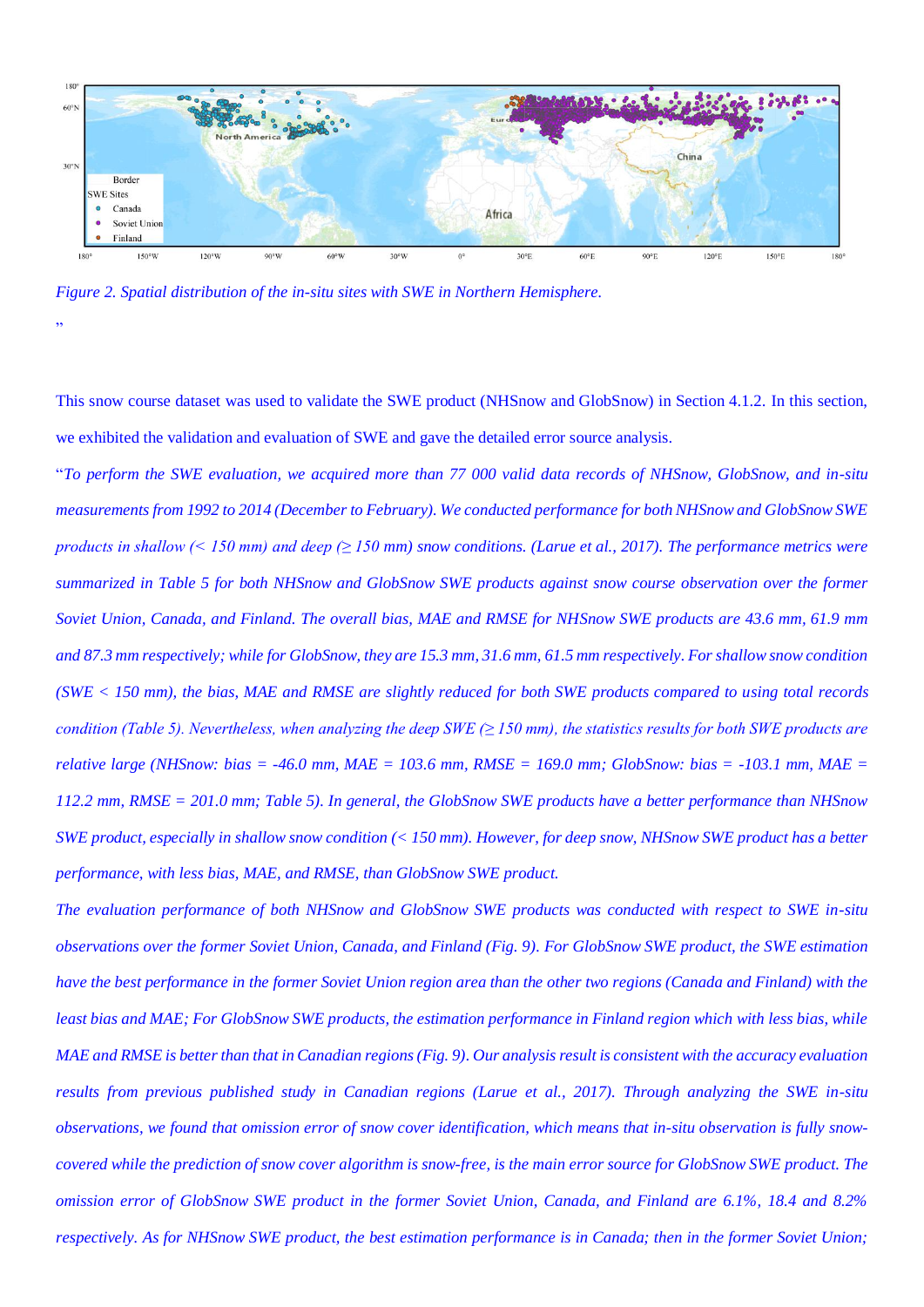*the estimated SWE in Finland was not as good as the regions (Fig. 9). Unlike GlobSnow, the NHSnow SWE products do not have the omission error but the commission error, which is defined as snow-free observed by in-situ data but snow-covered detected by snow cover algorithm. The commission errors for NHSnow product are 0, 8.9%, and 0 for the former Soviet Union, Canada, and Finland respectively. Though the commission error is 8.9% in Canada, the NHSnow SWE estimation performance (less bias and MAE; -7.9 and 48.9) is better than in the other two regions. It may be due to the statistical model of snow density, which is obtained through the snow observation data across North America (Sturm et al., 2010). In other words, this snow density model has a better applicability in North America (Hill et al., 2019), but may not be the case in the other two regions. The large RMSE in Canada than in the former Soviet Union may be due to deep snow because there is 10.4% of deep snow in Canada. Snow density may also contribute to misestimating SWE. For NHSnow SWE product in the former Soviet Union region with 6.1% deep snow records, there is no commission error and the error of the estimated snow depth is relatively small (bias < 5 cm, MAE < 15 cm from Section 4.1.1), we thus assume that the errors in SWE primarily come from the modeled snow density in the former Soviet Union region. Through analyzing SWE observation and SD estimates of NHSnow, the performance in Finland may be accounted for by two most possible reasons which are deep snow (more than 8% records is deep snow) and the inaccurate estimates of SD (bias = -13.3, MAE = 18.3 from Section 4.1.1). Additionally, there are no commission error in Finland region; therefore, the inaccurate SD estimates would be the main error source of NHSnow SWE product in Finland region.*

*Based on the above analysis, NHSnow does a fairly good work in SD estimation (bias = -0.59 cm, MAE = 15.98 cm, and RMSE = 20.11 cm). Although deep snow is a great challenge for current SWE products, NHSnow SWE product have less error in deep snow compared to GlobSnow SWE product (Table 5, Fig. 9). Moreover, the statistical snow density model proposed by Sturm et al. (2010) cannot accurately describe the evolution of snow density in Eurasia region, and it may be a major source of error for NHSnow SWE product, which needs further investigation when related data are available.*

*Table 5. Summary of performance indexes (Bias, MAE, RMSE; unit: mm) for NHSnow SWE product and GlobSnow SWE product against SWE in-situ measurements during 1992 to 2014 (December–February)*

|             | <b>Total</b>    |               | $<$ 150 mm      |               | $\geq$ 150 mm   |               |
|-------------|-----------------|---------------|-----------------|---------------|-----------------|---------------|
|             | <b>GlobSnow</b> | <b>NHSnow</b> | <b>GlobSnow</b> | <b>NHSnow</b> | <b>GlobSnow</b> | <b>NHSnow</b> |
| <b>Bias</b> | 15.3            | 43.6          | 11.0            | 41.4          | $-103.1$        | $-46.0$       |
| <b>MAE</b>  | 31.6            | 61.9          | 25.6            | 59.9          | 112.2           | 103.6         |
| <b>RMSE</b> | 61.5            | 87.3          | 32.8            | 77.8          | <b>201.0</b>    | 169.7         |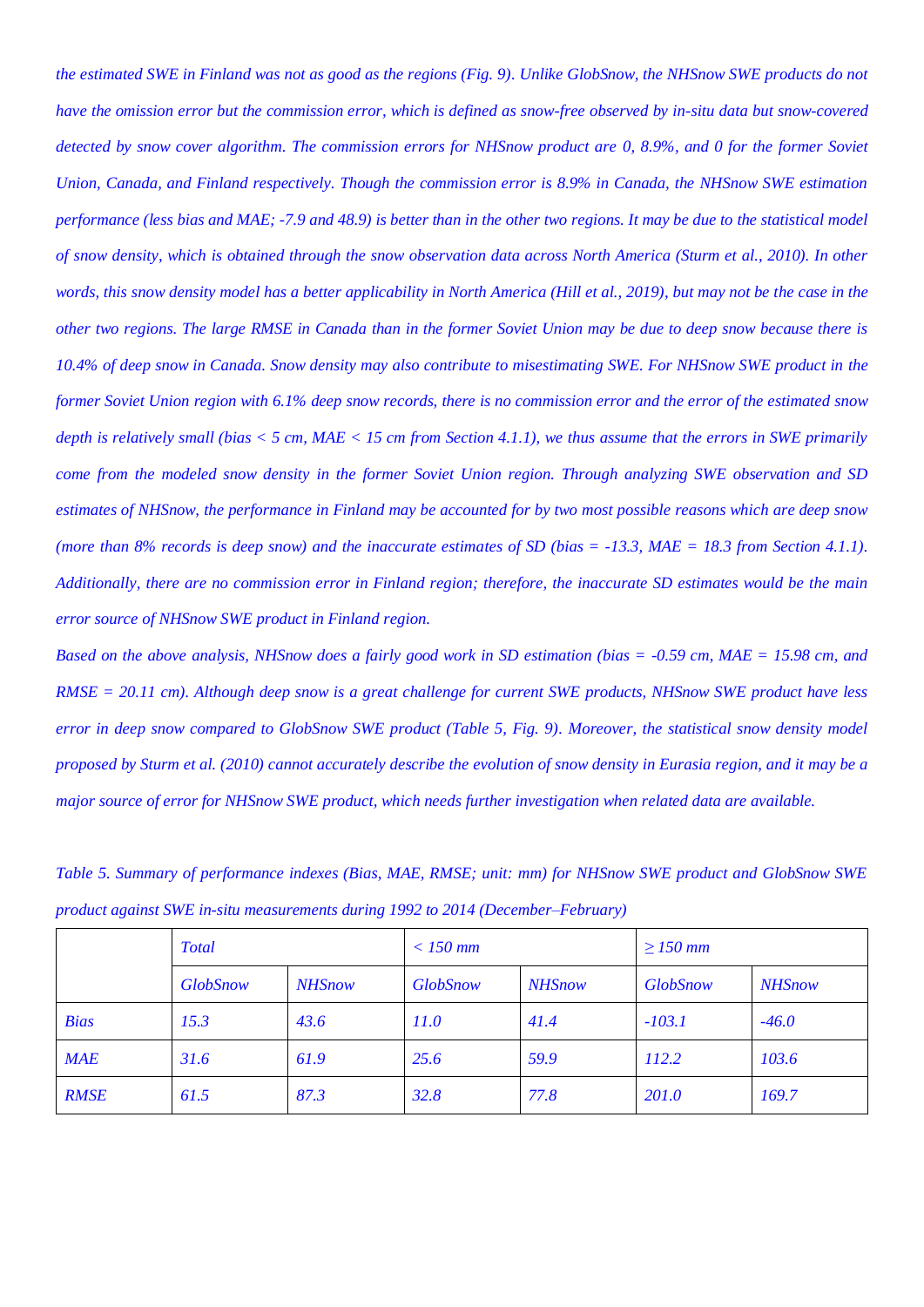

*Figure 9. The performance evaluation of two SWE products (NHSnow and GlobSnow) with respect to SWE in-situ observations over the former Soviet Union, Canada, and Finland using three indexes (Bias, MAE, RMSE; unit: mm)*"

All the maps are too small, hard to read. Seasonal trend analysis biased when based on dry snow. Have you eliminated wet snow from ERAi outputs?

Response: Thanks for your comment. The figures (Figure 8, 11; Figure A-C in the Appendix) in this paper were updated. In snow cover variation characteristic analysis section, we did not utilize the ERA-Interim/Land data. The wet snow exists in the whole snow season when melting event occurring, especially in spring (from March to June). The proposed snow cover product (NHSnow) used some detection rules to eliminate the wet snow. As you say, seasonal trend analysis biased when based on dry snow. We added the discussion description in page 21 lines 23-27

"*We have to note that snow-covered area of NHSnow product was dry snow determined by Grody's series of rules (Grody and Basist, 1996). The snowpack inevitably contains liquid water since snow melting events occur especially in spring and summer. During spring and summer periods, consequently, the snow mass and SCD derived from NHSnow product will be partly underestimated and the bias may occur in the change trend analysis of snow cover*"

4.2 Snow mass trend I don't agree with the snow mass trend over too short periods (1992-2001) and 2002-2016) (Fig. 10). A trend over only 10 years makes no sense: you only change one value in the series, and the slope changes drastically! Such analysis has no interest here (maybe for sensationalism public journals!) Analysis of SWE is insufficient.

Response: Thanks for your comments and suggestions. For period (1992-2001), we do know that it is really short for variation trend analysis. One goal of this work is to explore the snow cover variation characteristic since the new century; thus, we mainly concentrate on analyzing snow cover characteristics during 2002-2016 period. In previous version of the manuscript only have two periods (1992-2016; 2000-2016), one reviewer once gave me a comment on this point that the analysis periods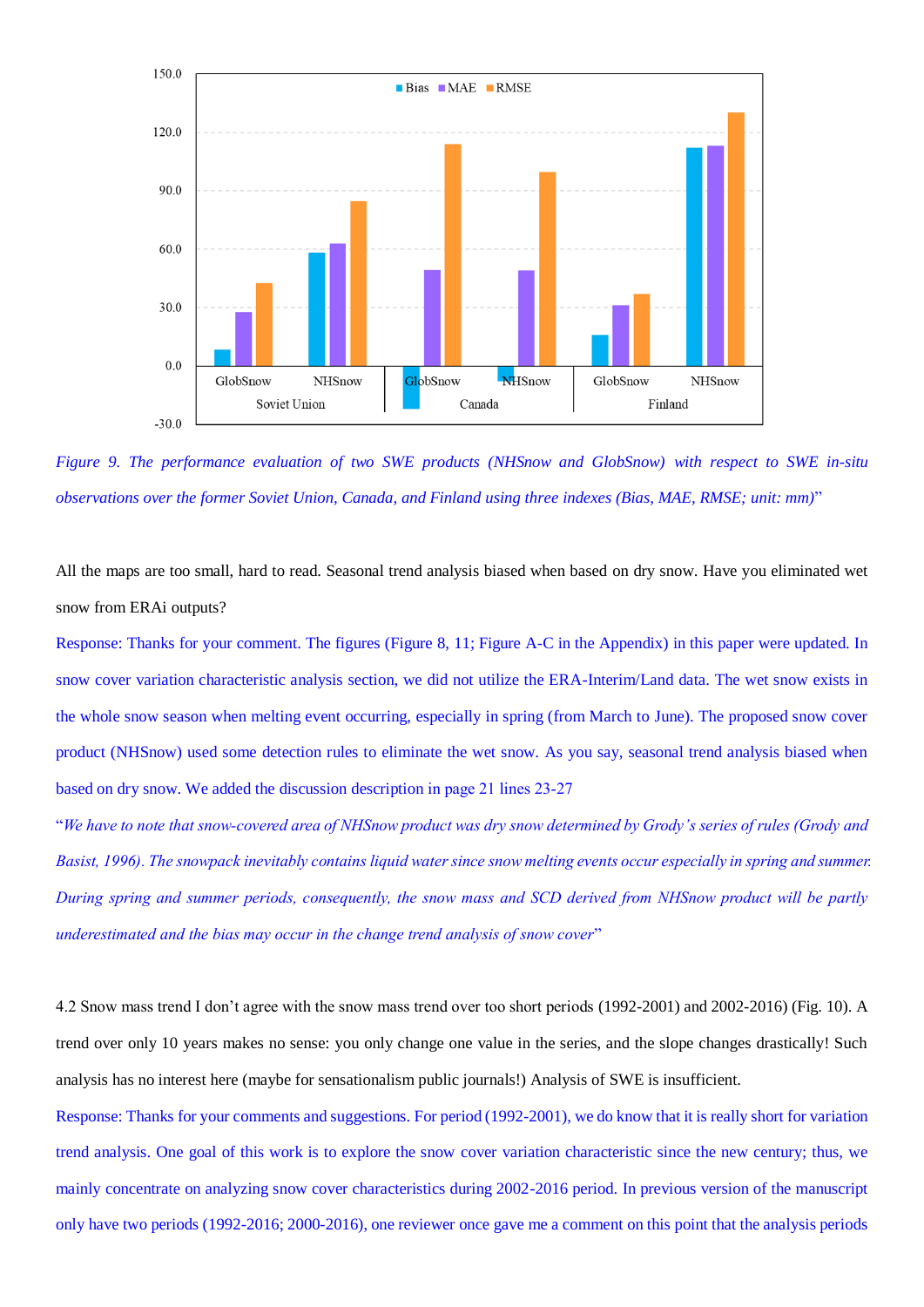should be complete even if it is short or not pass significance test. Therefore, we modified the analysis period and perform the variation characteristic of snow cover in following three analysis periods, including the short period (1992-2001), the longer period (2002-2016) and the whole period (1992-2016), in Section 4.2 (Variation of snow depth) and Section 4.3 (Snow mass). Because the ten years (1992-2001) is very short and most of the results in this period did not pass significance test, we did not give more analysis on these results that only used to be as reference.

As to SWE evaluation and analysis, it was added to Section 4.1.2, in which we gave more detailed comparison analysis about two SWE products (NHSnow and GlobSnow). We do know that detailed analysis of SWE is necessary and the analysis of SWE in current study is somewhat inadequate. As described in "Space distribution of long-term means of maximum snow water equivalent follows in many respects the distribution of maximum snow depth" (Bulygina et al, 2011), therefore, we did not conduct the spatiotemporal analysis of maximum SWE like the analysis of SD. Moreover, as written at the end of Section 6 (Conclusion), future work will involve more detailed analysis of SWE:

*"So far, further analyses and study are still need to help us to deeply understand the changes of SWE in the northern hemisphere, e.g. analyzing the difference of snow mass variation and its response to climate change in two major continents (Eurasia and North America) (Takala et al., 2011; Jeong et al., 2016) and investigating the variation trends of the peak of SWE in response to climate change in regional or hemispheric regions (Irannezhad et al., 2016; Musselman et al., 2017; Brown and Mote, 2009; Zeng et al., 2018)."*

### Reference:

Bulygina, O., Groisman, P. Y., Razuvaev, V., and Korshunova, N. (2011). Changes in snow cover characteristics over northern eurasia since 1966. Environmental Research Letters, 6(4):045204

4.3 Snow cover days: the usually term used is "Snow Cover Duration" (SCD)

Response: Thanks. The term "snow cover days" changed to "*snow cover duration*".

5. Conclusion No convincing arguments for using NHsnow instead of others? (added value?, improvements?).

Response: Thanks for your comment. In this study, we applied the revised algorithm to produce the NHSnow SD and SWE products. Its original version of the algorithm was published in our previous work (Xiao et al., 2018). Compared to current available published studies in the literature, this study has following improvement and new findings:

1) Compared with the other simple retrieval algorithms stand-only using passive microwave data, our proposed algorithm has great progressive in estimating snow depth due to indirectly considering the evolving of snow grain size and directly distinguish the effect of the different land cover types (Xiao et al., 2018). If the simple SD/SWE retrieval algorithm is applied to the whole snow cover season instead of the proposed algorithm in this study, it would increase the systematic error stemming from the variation and evolution of snow grain size. From the comparison results of different retrieval algorithms,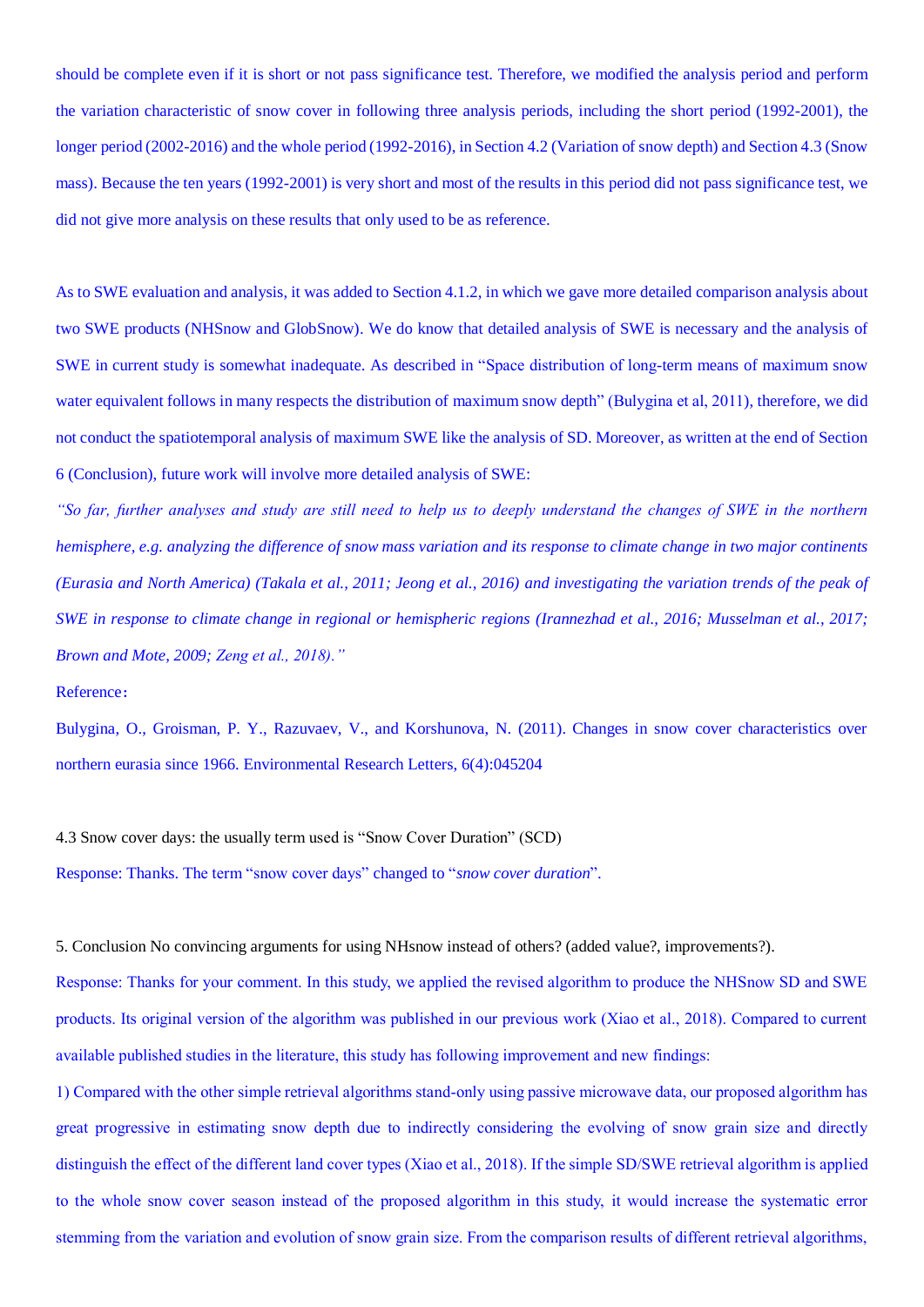NHSnow product is definitely better than the previous snow depth products (such as: 1. Long-term time series of daily snow depth dataset in China (1979-2018), 2. The snow depth products using NASA algorithm), of which was described in our published work (Xiao et al., 2018).

2) Although GlobSnow products have a better performance in some regions, however, GlobSnow does not cover mountain area, the GlobSnow products are incomplete for investigation of regional and hemispheric-scale snow cover characteristics. By contrast, NHSnow products can provide a daily and full coverage SD and SWE information covering the northern hemisphere. Compared to GlobSnow, NHSnow SD products do a fairly good job in SD estimation and in estimating snow cover information (SD and SWE) under deep snow (SWE≥ 150 mm). Correspondingly, we revised the statement in Section 5 (page 27 lines 1-6):

*"Additionally, we used snow course observation dataset to evaluate the performance of NHSnow and GlobSnow SWE products. The evaluation results indicate that omission error of snow cover identification is one critical source of error for GlobSnow SWE product in the Northern Hemisphere; snow density model could be a major source of error for NHSnow SWE product in Eurasia region. The comparison results between NHSnow and GlobSnow products suggested that NHSnow products have better estimation advantage in deep snow condition (Xiao et al., 2018)."*

3) By analyzing NHSnow SD products, we obtained one interesting finding that statistically significant increases in SD while decreases in SCD during the period 1992-2016 occurring in some regions of the Northern Eurasia, which is coincide with meteorological stations observations.

4) Our analysis results show the winter snow depth experienced the largest variation  $(-0.11 \pm 0.40 \text{ cm yr}^{-1})$  compared to the other two seasons (fall and spring) during 1992-2016; and also the absolute values of the SD variation rate in most polar regions are apparently greater than in the middle-low latitude. We added the figure to the Appendix for the zonal distributions of the seasonal average SD variation rate in three seasons from 1992 to 2016.